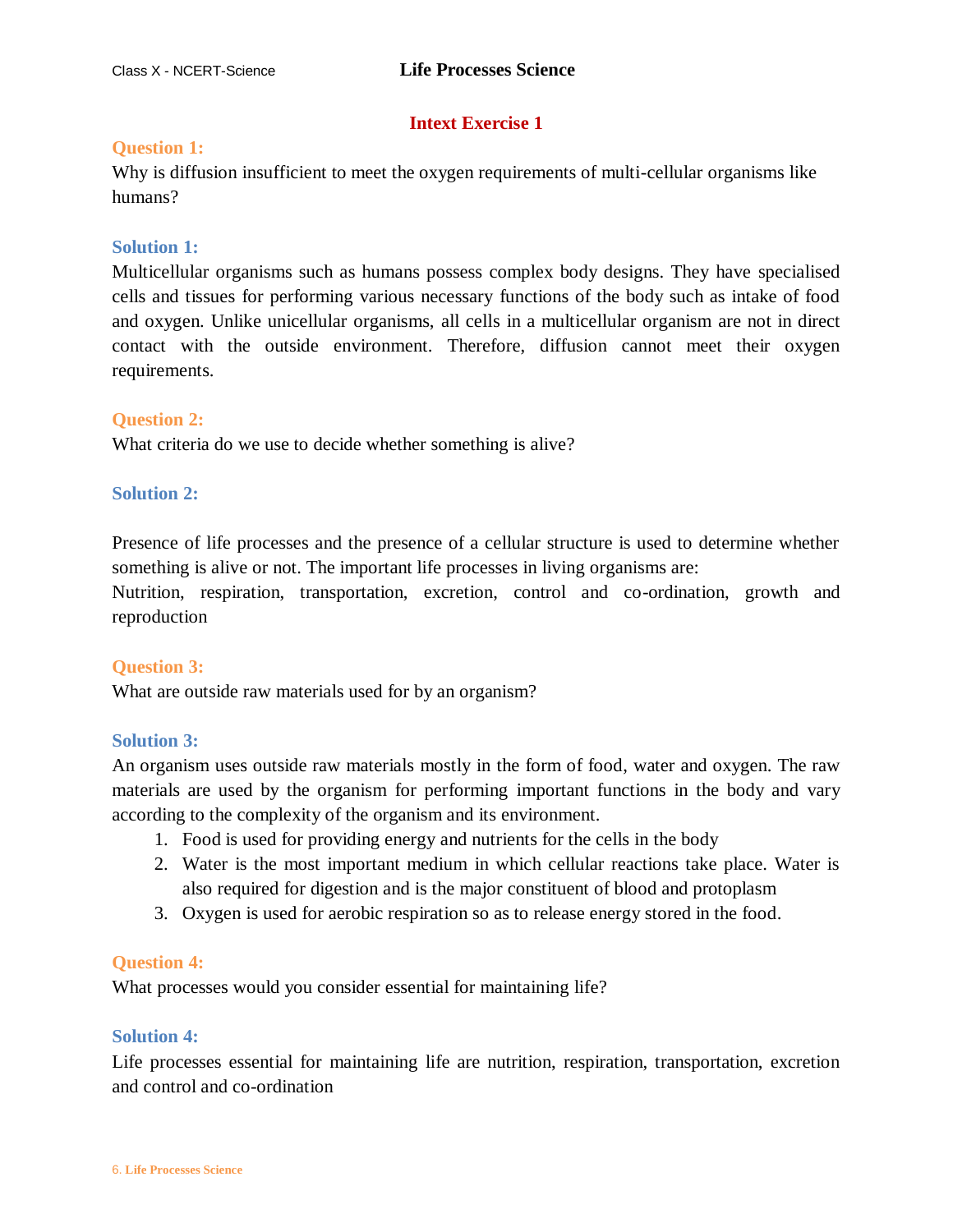## **Intext Exercise 2**

### **Question 1:**

What are the differences between autotrophic nutrition and heterotrophic nutrition?

## **Solution 1:**

| Autotrophic nutrition                                                        | Heterotrophic nutrition                         |
|------------------------------------------------------------------------------|-------------------------------------------------|
| (i) Food is synthesized from simple                                          | (i) Food is obtained from complex organic       |
| inorganic raw materials such as CO2                                          | sources such as plants or animals. This food is |
| and water.                                                                   | broken down with the help of enzymes.           |
| (ii) Presence of green pigment                                               | (ii) No pigment is required in this type of     |
| (chlorophyll) is necessary.                                                  | nutrition.                                      |
| (iii) Food is generally prepared in presence of<br>sunlight (photosynthesis) | (iii) Food can be obtained at all times.        |
| (iv) All green plants and some bacteria                                      | (iv) All animals and fungi have this type of    |
| have this type of nutrition.                                                 | nutrition.                                      |

### **Question 2:**

Where do plants get each of the raw materials required for photosynthesis?

### **Solution 2:**

The following raw materials are required for photosynthesis: carbon dioxide, water, sunlight, chlorophyll.

- CO2 enters from the atmosphere through stomata.
- Water is absorbed from the soil by the plant roots.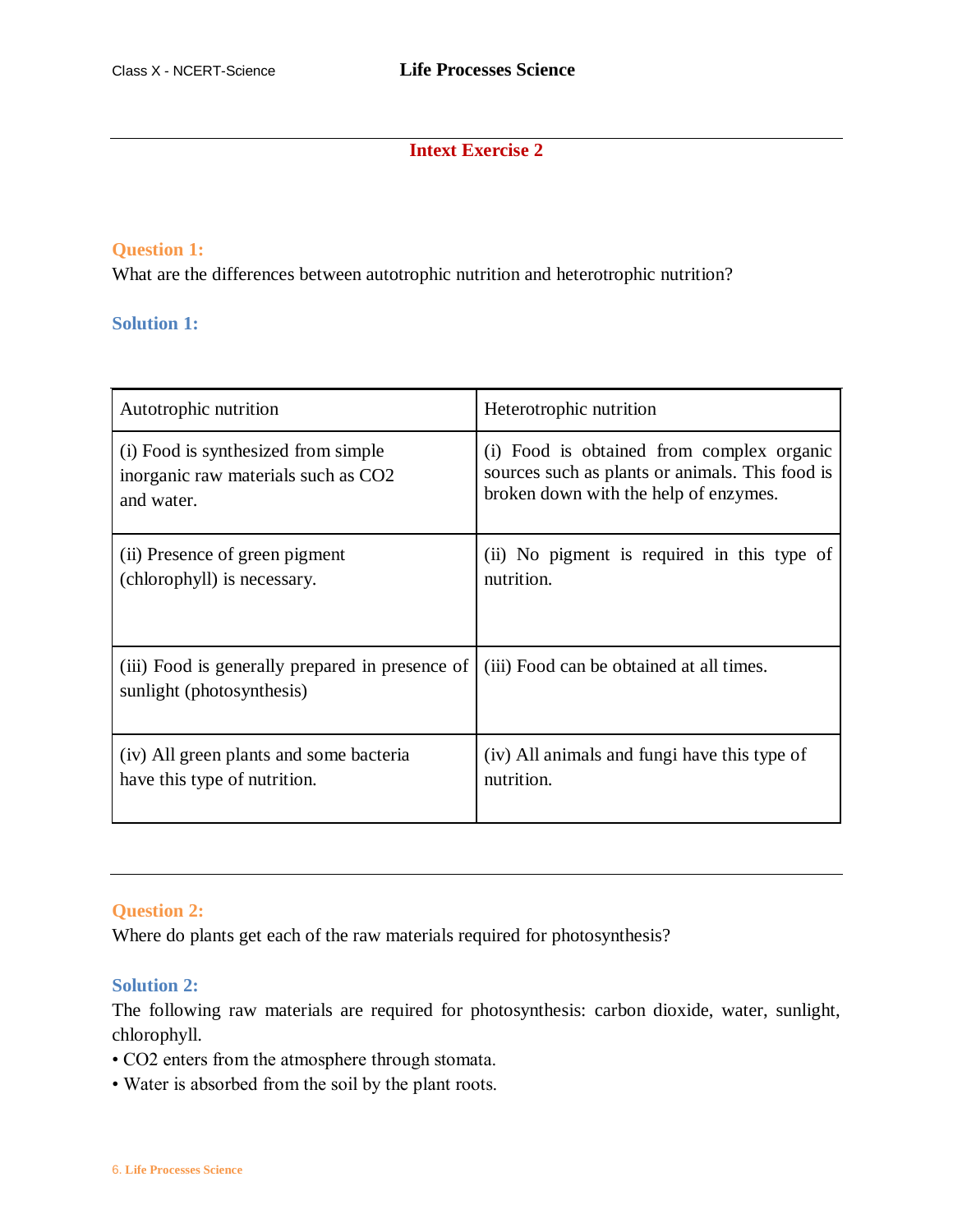• Sunlight, an important component to manufacture food, is absorbed by the chlorophyll and other green parts of the plants.

• Chlorophyll is present is all green parts of the plants but mainly leaves.

### **Question 3:**

What is the role of the acid in our stomach?

#### **Solution 3:**

The hydrochloric acid present in our stomach dissolves bits of food and creates an acidic medium.

In this acidic medium, enzyme pepsinogen is converted to pepsin, which is a protein-digesting enzyme and can function optimally only in acidic pH. The acid also kills microorganisms that enter the stomach along with food.

#### **Question 4:**

What is the function of digestive enzymes?

#### **Solution 4:**

Digestive enzymes such as amylase, lipase, pepsin, trypsin, etc. help in the breaking down of complex food into simpler molecules which can be easily absorbed by the cells of the body. These enzymes act as biocatalysts speeding up the rate of breakdown of complex food. In absence of these enzymes a single meal would take a very long time to digest.

### **Question 5:**

How is the small intestine designed to absorb digested food?

### **Solution 5:**

The small intestine has millions of tiny finger-like projections called villi. These villi increase the

surface area for more efficient food absorption. The villi are covered with a single-cell thick layer of epithelium to allow easy absorption of food from the intestine to the blood and lymph vessels. Within these villi, many blood vessels and a lymph vessel (lacteal) are present that absorb the digested food and carry it to the blood stream. From the blood stream, the absorbed food is delivered to each and every cell of the body.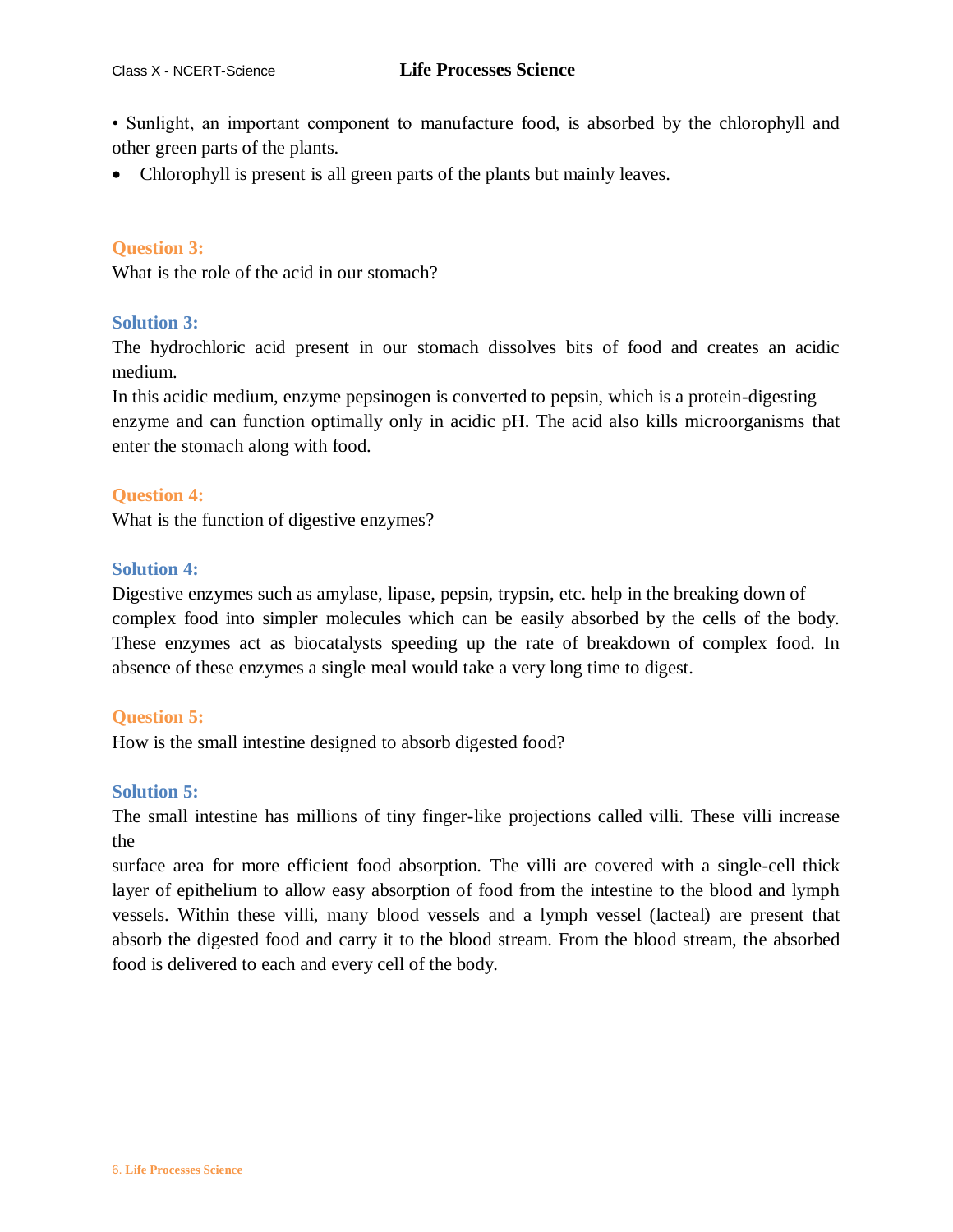

Enlarged view of a villus

\_\_\_\_\_\_\_\_\_\_\_\_\_\_\_\_\_\_\_\_\_\_\_\_\_\_\_\_\_\_\_\_\_\_\_\_\_\_\_\_\_\_\_\_\_\_\_\_\_\_\_\_\_\_\_\_\_\_\_\_\_\_\_\_\_\_\_\_\_

Additionally, the small intestine is highly convoluted and lengthy. This further increases the surface area for absorption.

## **Intext Exercise 3**

## **Question 1:**

What advantage over an aquatic organism does a terrestrial organism have with regard to obtaining oxygen for respiration?

### **Solution 1:**

Terrestrial organisms take up oxygen from the atmosphere whereas aquatic animals need to utilize oxygen present in the water. Air contains more O2 as compared to water. Since the content of O2 in air is high, the terrestrial animals do not have to breathe faster to get more oxygen. Also, unlike aquatic animals, terrestrial animals do not have to show various adaptations for better gaseous exchange between blood and water.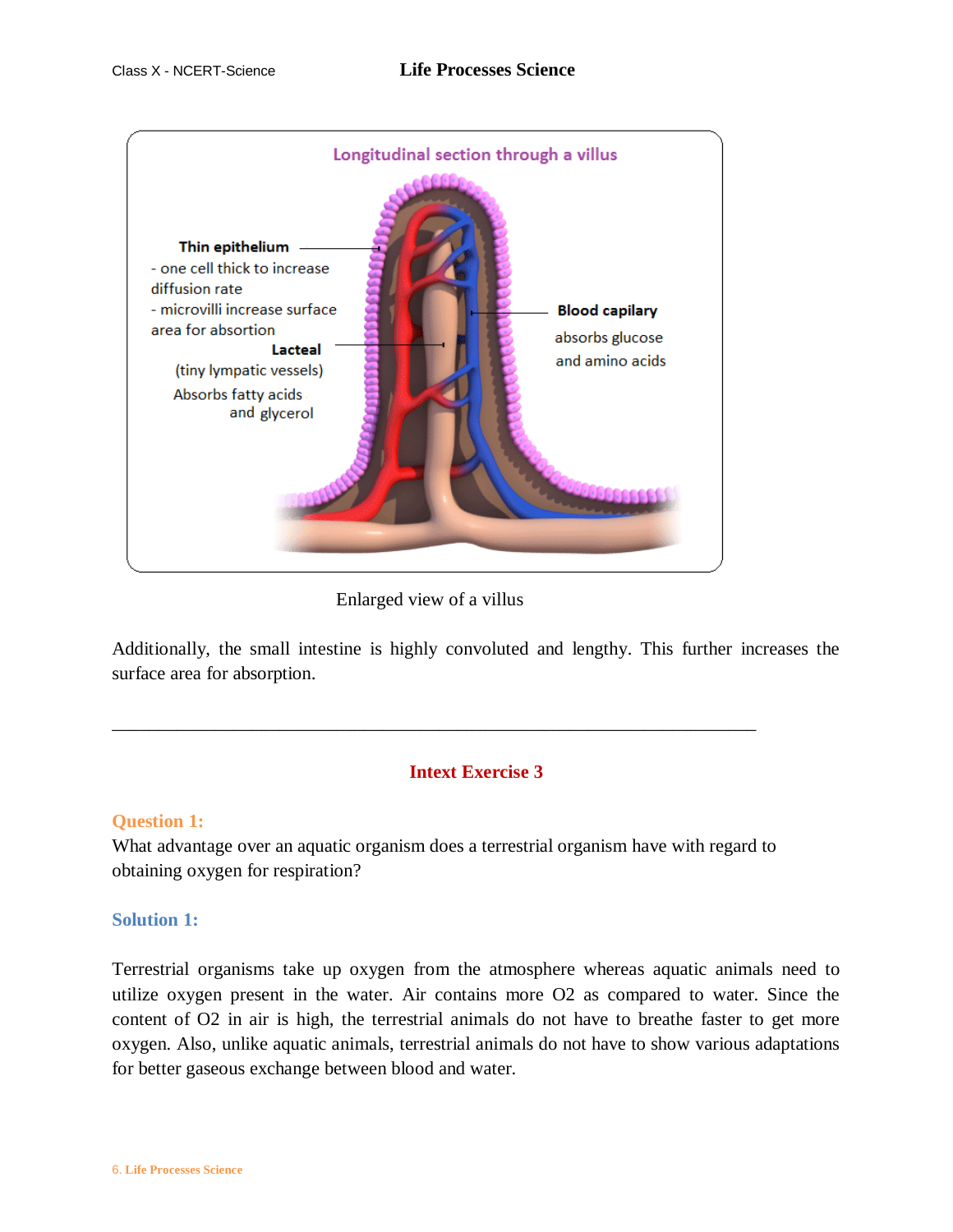## **Question 2:**

What are the different ways in which glucose is oxidized to provide energy in various organisms?

### **Solution 2:**

Glucose is first broken down in the cell cytoplasm into a three carbon molecule called pyruvate in a process called as glycolysis.

Pyruvate is further broken down by different ways to provide energy.

The breakdown of glucose by different pathways can be illustrated as follows.



In yeast and human muscle cells, the incomplete breakdown of pyruvate can occur in the absence of oxygen in the cytoplasm to form ethanol and lactic acid respectively (anaerobic respiration) whereas in mitochondria, the complete breakdown of pyruvate occurs in the presence of oxygen (aerobic respiration). Aerobic respiration releases more energy due to complete breakdown of pyruvate.

## **Question 3:**

How is oxygen and carbon dioxide transported in human beings?

## **Solution 3:**

Oxygen and carbon dioxide are transported in human beings through blood. The red pigment hemoglobin present in the erythrocytes transports oxygen molecule to all the body cells for cellular respiration. The hemoglobin pigment gets attached to O2 molecules that are obtained through breathing. It thus forms oxy-hemoglobin and the blood becomes oxygenated. This oxygenated blood is then distributed to all the body cells by the heart. After giving away O2 to the body cells, blood takes away CO2 which is the end product of cellular respiration. Now the blood becomes de-oxygenated.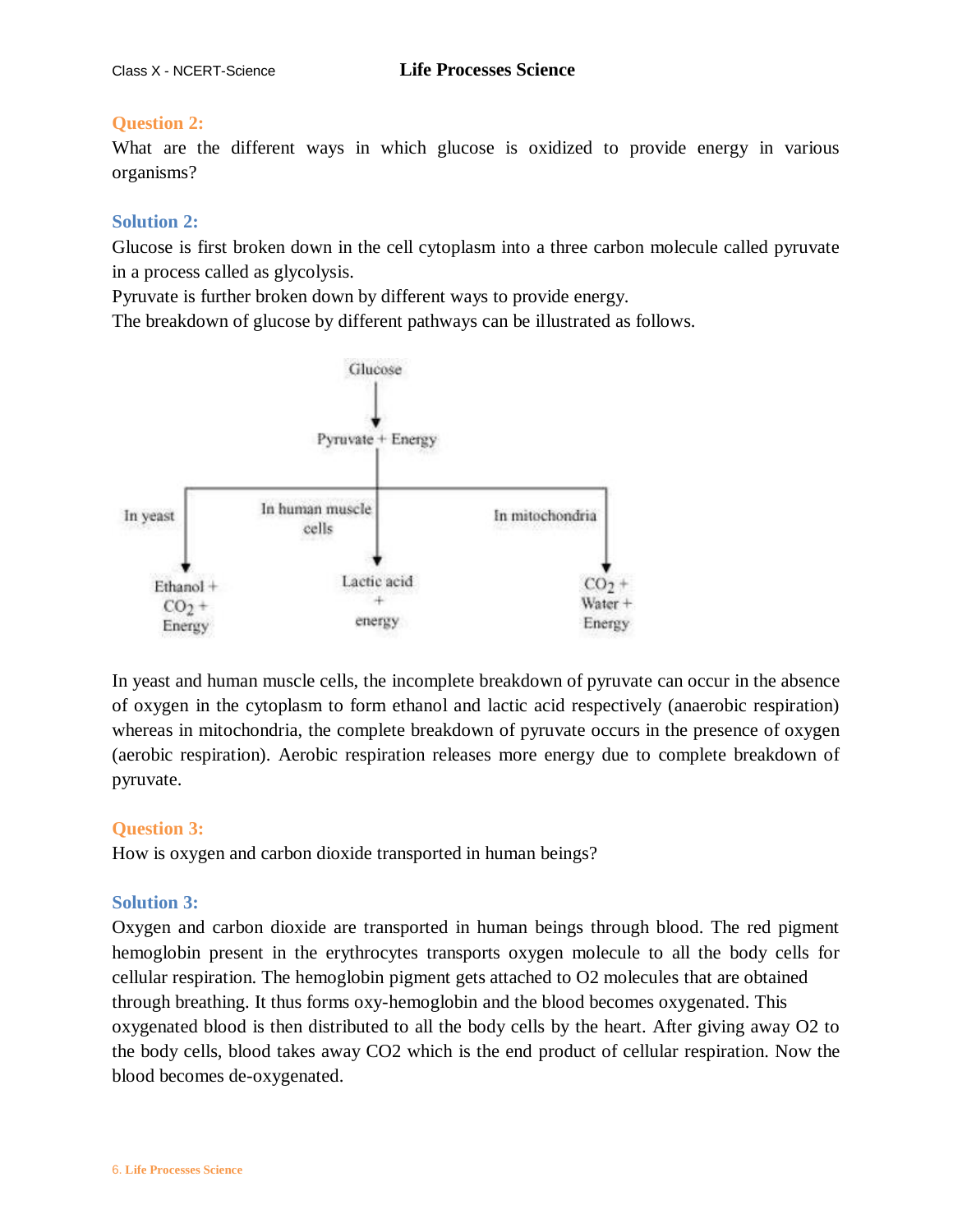Since hemoglobin pigment has less affinity for CO2, CO2 is mainly transported in the dissolved form. This de-oxygenated blood gives CO2 to lung alveoli and takes O2 in return.



Transportation of  $O_2$  and  $CO_2$  in blood

## **Question 4:**

How are the lungs designed in human beings to maximize the area for exchange of gases?

## **Solution 4:**

The exchange of gases takes place between the blood of the capillaries that surround the alveoli and the gases present in the alveoli. Thus, alveoli are the site for exchange of gases. Each lung contains 300-350 million alveoli. These numerous alveoli increase the surface area for gaseous exchange making the process of respiration more efficient The lungs get filled up with air during the process of inhalation as ribs are lifted up and diaphragm is flattened.

The air that is rushed inside the lungs fills the numerous alveoli present in the lungs.

\_\_\_\_\_\_\_\_\_\_\_\_\_\_\_\_\_\_\_\_\_\_\_\_\_\_\_\_\_\_\_\_\_\_\_\_\_\_\_\_\_\_\_\_\_\_\_\_\_\_\_\_\_\_\_\_\_\_\_\_\_\_\_\_\_\_\_\_\_

## **Intext Exercise 4**

## **Question 1:**

.

What are the components of the transport system in human beings? What are the functions of these components?

## **Solution 1:**

The main components of the transport system in human beings are the heart, blood, and blood vessels.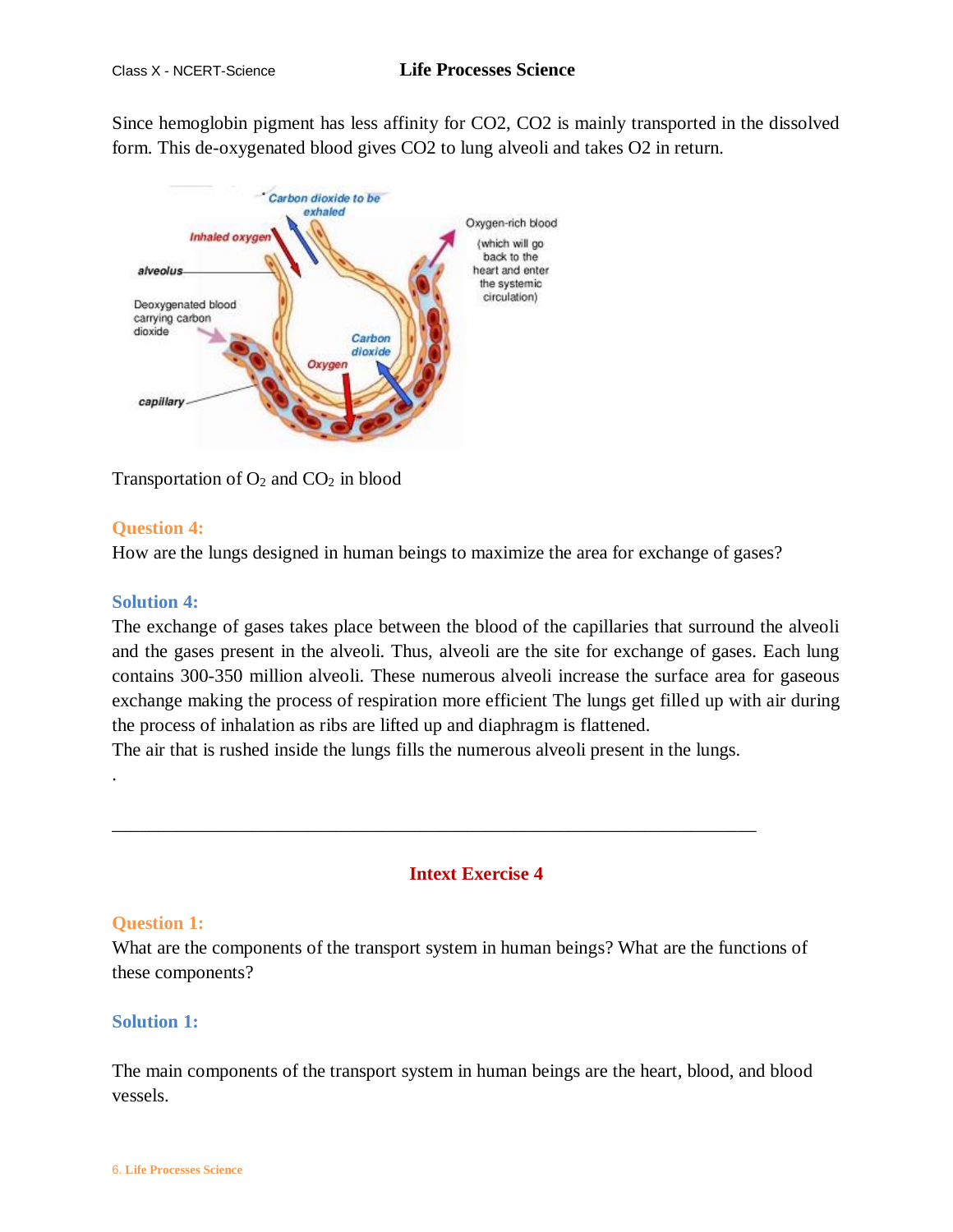**Heart** pumps oxygenated blood throughout the body. It receives deoxygenated blood from the various body parts and sends this impure blood to the lungs for oxygenation.

Being a fluid connective tissue, **blood** helps in the transport of oxygen, nutrients, CO2, nitrogenous wastes,and hormones. Blood also is a main component in our immune system due to the presence and action of the WBCs. The presence of platelets causes clotting of blood which is essential for repairing damaged blood vessels. Additionally the transport of blood helps in maintaining body temperature.

The **blood vessels** (arteries, veins, and capillaries) carry blood either away from the heart to various organs or from various organs back to the heart.

Arteries carry blood away from the heart to other parts of the body. All arteries except pulmonary artery carry oxygenated blood.

Veins carry blood to the heart from various parts of the body. All veins except pulmonary vein carry deoxygenated blood.

Capillaries are the site of exchange of materials between blood and tissues. The exchange occurs across the single-cell thick wall of the capillary vessels.

## **Question 2:**

Why is it necessary to separate oxygenated and deoxygenated blood in mammals and birds?

## **Solution 2:**

Warm-blooded animals such as birds and mammals maintain a constant body temperature by cooling themselves when they are in a hotter environment and by warming their bodies when they are in a cooler environment. They need to utilize glucose as required to maintain homeostasis with respect to body temperature. Hence, these animals require more oxygen (O2) for more efficient cellular respiration so that they can produce more energy to maintain their body temperature. Thus, it is necessary for them to separate oxygenated and de-oxygenated blood, so that their circulatory system is more efficient and can maintain their constant body temperature.

## **Question 3:**

What are the components of the transport system in highly organised plants?

## **Solution 3:**

In highly organised plants, there are two different types of conducting tissues − xylem and phloem. Xylem conducts water and minerals obtained from the soil (via roots) to the rest of the plant. Phloem transports food materials from the leaves to different parts of the plant body.

### **Question 4:**

How are water and minerals transported in plants?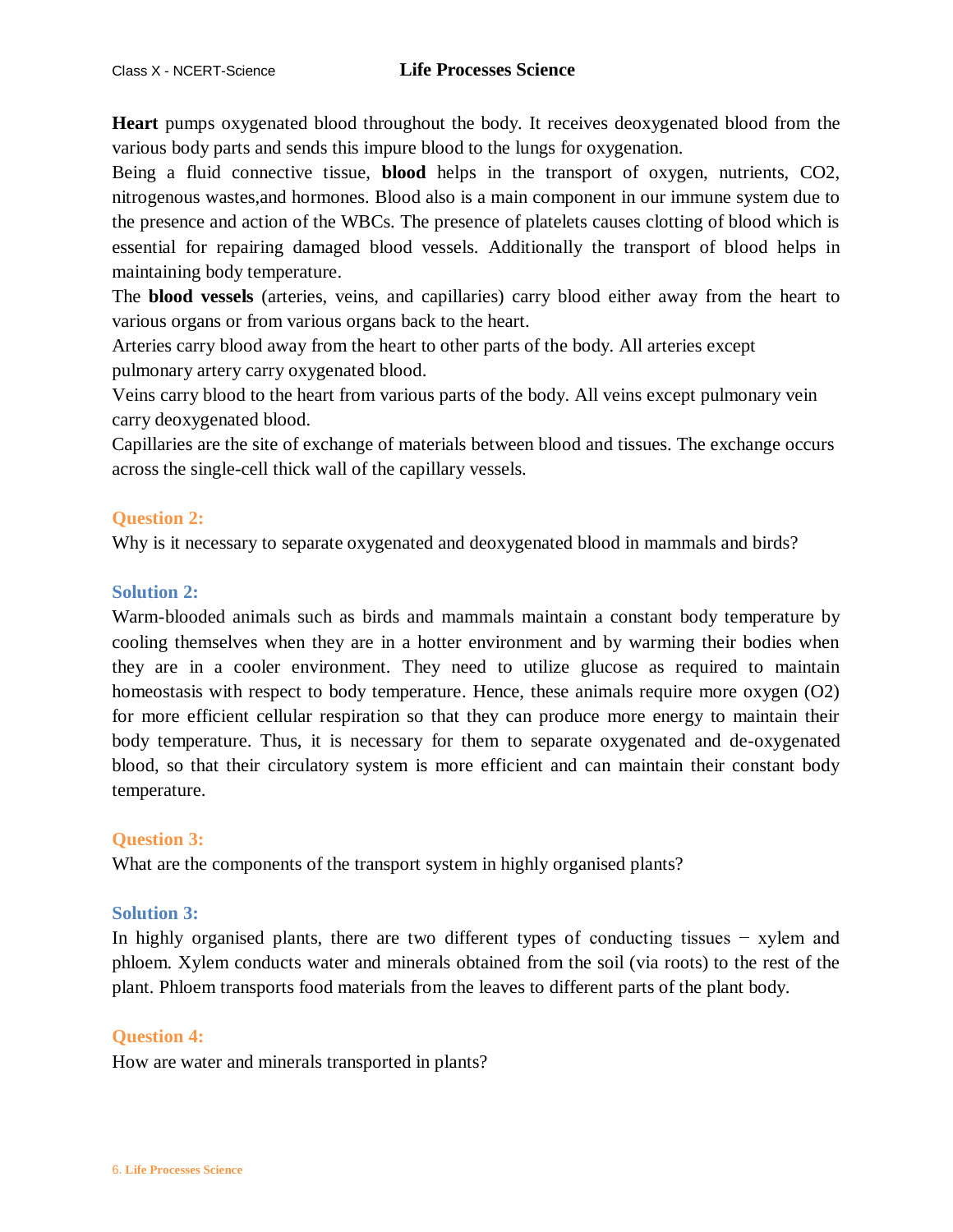### **Solution 4:**

The components of xylem tissue (tracheids and vessels) of roots, stems, and leaves are interconnected to form a continuous system of water-conducting channels that reaches all parts of the plant. Water enters the plants through root pressure and osmosis. Transpiration creates a suction pressure, as a result of which water is pulled up into the xylem vessels. Then there is a steady movement of water from the root xylem to all the plant parts through the interconnected water-conducting channels.



Xylem Components of xylem tissue

## **Question 5:**

How is food transported in plants?

## **Solution 5:**

Phloem transports food materials from the leaves to different parts of the plant body. The transportation of food in phloem is achieved by utilizing energy from ATP. As a result of this, the osmotic pressure in the tissue increases causing water to move into it. This pressure moves the material in the phloem to the tissues which have less pressure. This is helpful in moving materials according to the needs of the plant. For example, the food material, such as sucrose, is transported into the phloem tissue using ATP energy.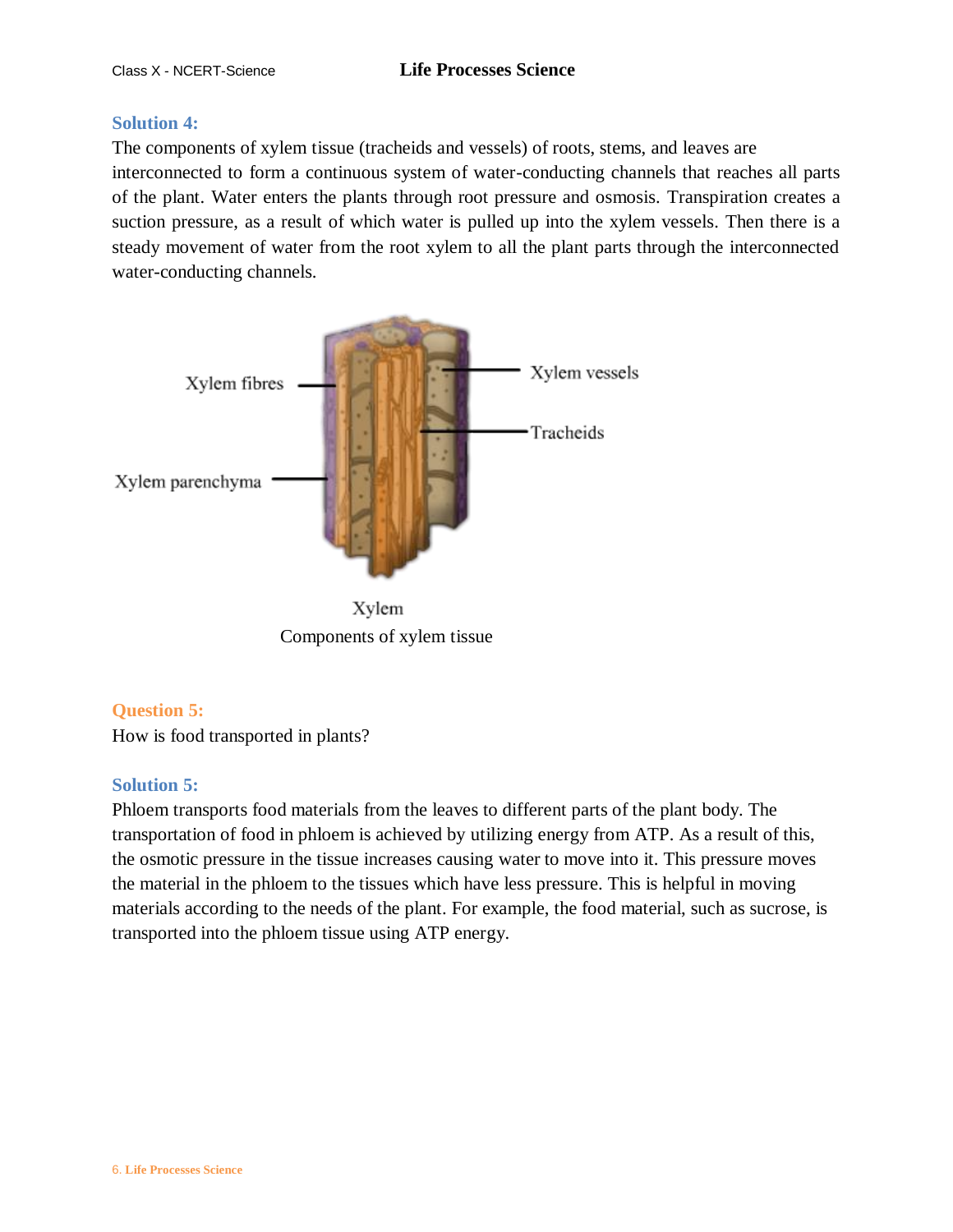

## **Intext Exercise 5**

\_\_\_\_\_\_\_\_\_\_\_\_\_\_\_\_\_\_\_\_\_\_\_\_\_\_\_\_\_\_\_\_\_\_\_\_\_\_\_\_\_\_\_\_\_\_\_\_\_\_\_\_\_\_\_\_\_\_\_\_\_\_\_\_\_\_\_\_\_\_\_\_\_\_\_\_

Phloem parenchyma

### **Question 1:**

Describe the structure and functioning of nephrons.

#### **Solution 1:**

Nephrons are the basic filtering units of kidneys. Each kidney possesses large number of nephrons, approximately 1-1.5 million. The main components of the nephron are glomerulus, Bowman's capsule, and a long renal tubule.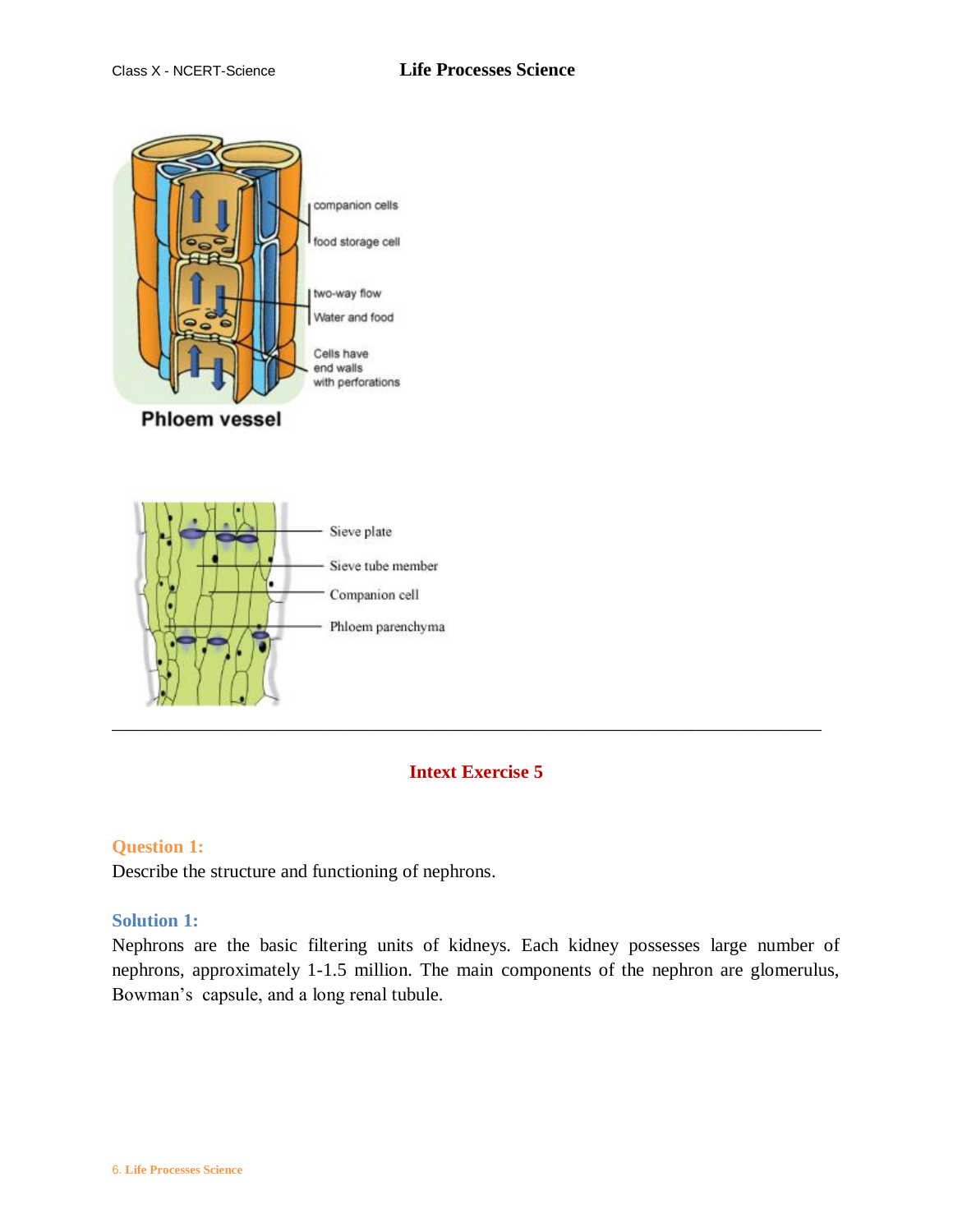

Structure of a nephron

## **Functioning of a nephron:**

- The blood enters the kidney through the renal artery, which branches into many capillaries associated with glomerulus which is a network of capillaries enclosed by the Bowman's capsule.
- The water and solutes are transferred to the nephron at Bowman's capsule from the blood in the glomerulus.
- In the proximal tubule, some essential substances such as amino acids, glucose, and salts are selectively reabsorbed and unwanted molecules are added in the filtrate.
- The filtrate then moves down into the loop of Henle, where more water is reabsorbed.
- From here, the filtrate moves upwards into the distal tubule and finally to the collecting duct. Collecting duct collects urine from many nephrons.
- The urine formed in each kidney enters a long tube called ureter. From ureter, it gets transported to the urinary bladder where it is stored until it can be excreted by the urethra.

### **Question 2:**

What are the methods used by plants to get rid of excretory products?

### **Solution 2:**

Plants can get rid of excess of water by transpiration. Waste materials may be stored in the cell vacuoles or as gum and resin, especially in old xylem. It is also stored in the leaves that later fall off. Waste products of photosynthesis (oxygen) and respiration (carbon dioxide) are released by diffusion through stomata.

### **Question 3:**

How is the amount of urine produced regulated?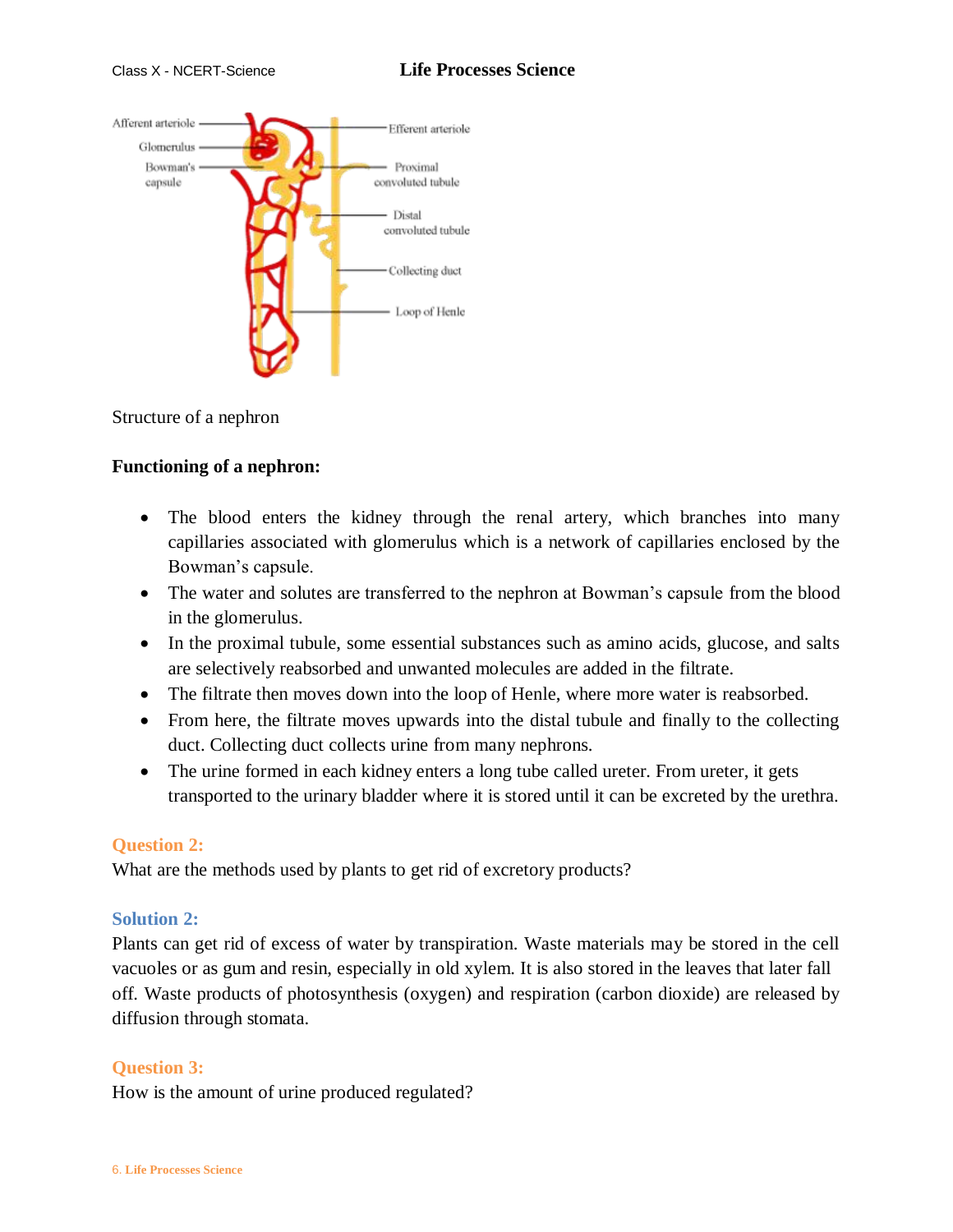### **Solution 3:**

The amount of urine produced depends on the amount of excess water and dissolved wastes present in the body. If there is excess water present in the bodythen less water is reabsorbed and more water is lost from the body and vice-versa. Some other factors such as habitat of an organism and hormone such as Antidiuretic hormone (ADH) also regulates the amount of urine produced.

## **NCERT Exercise**

### **Question 1:**

The kidneys in human beings are a part of the system for

- (a) nutrition.
- (b) respiration.
- (c) excretion.
- (d) transportation.

#### **Solution 1:**

(c) In human beings, the kidneys are a part of the system for excretion.

\_\_\_\_\_\_\_\_\_\_\_\_\_\_\_\_\_\_\_\_\_\_\_\_\_\_\_\_\_\_\_\_\_\_\_\_\_\_\_\_\_\_\_\_\_\_\_\_\_\_\_\_\_\_\_\_\_\_

### **Question 2:**

The xylem in plants are responsible for

- (a) transport of water.
- (b) transport of food.
- (c) transport of amino acids.
- (d) transport of oxygen.

### **Solution 2:**

(a) In a plant, the xylem is responsible for transport of water.

### **Question 3:**

The autotrophic mode of nutrition requires

- (a) carbon dioxide and water.
- (b) chlorophyll.
- (c) sunlight.
- (d) all of the above.

### **Solution 3:**

(d) The autotrophic mode of nutrition requires carbon dioxide, water, chlorophyll and sunlight.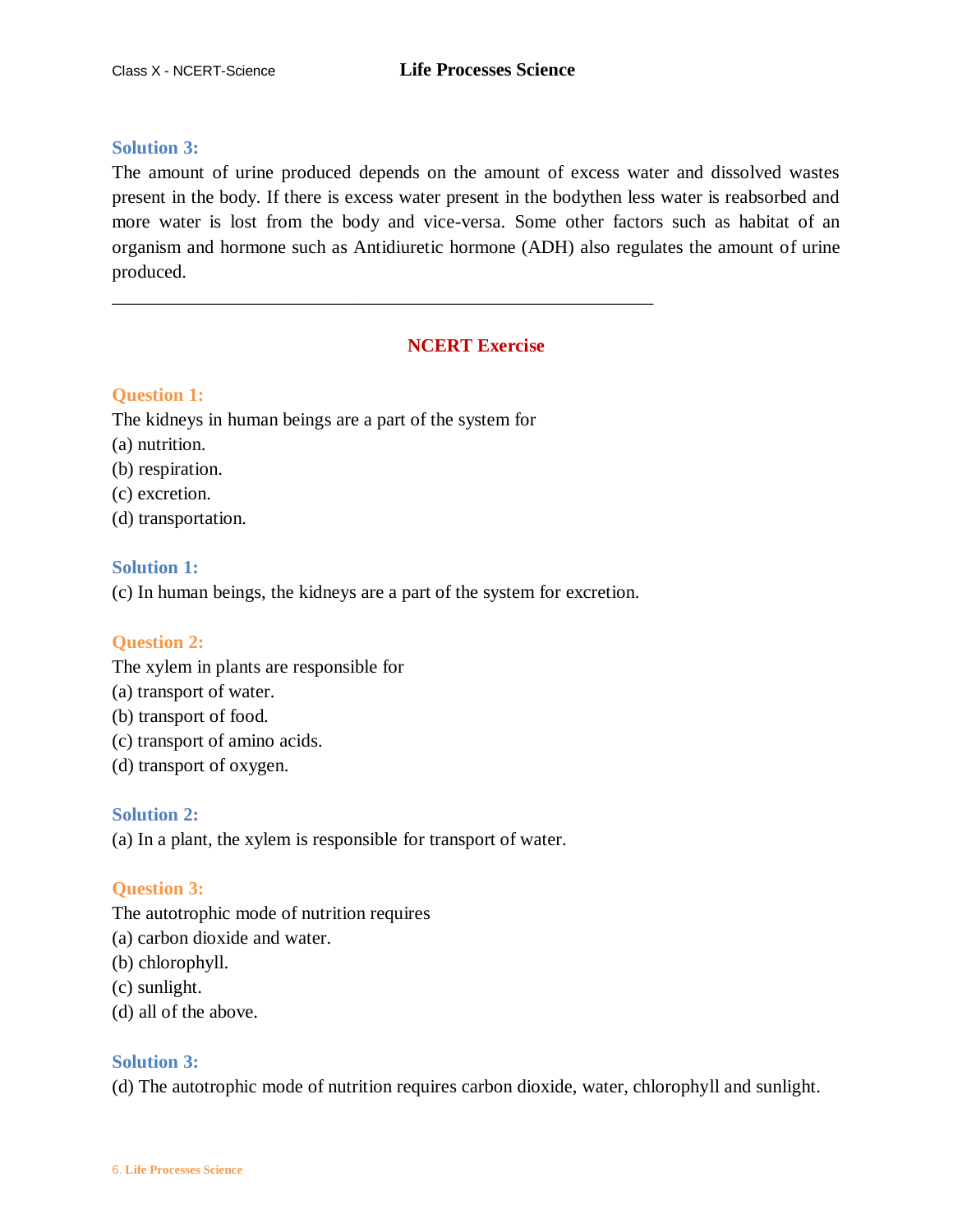### **Question 4:**

The breakdown of pyruvate to give carbon dioxide, water and energy takes place in (a) cytoplasm.

- (b) mitochondria.
- (c) chloroplast.
- (d) nucleus.

### **Solution 4:**

(b) The breakdown of pyruvate to give carbon dioxide, water and energy takes place in mitochondria.

### **Question 5:**

How are fats digested in our bodies? Where does this process take place?

### **Solution 5:**

Fats are present in the form of large globules in the small intestine. The small intestine gets the secretions in the form of bile juice and pancreatic juice respectively from the liver and the pancreas. The bile salts (from the liver) break down the large fat globules into smaller globules so that the pancreatic enzymes (lipases) can easily act on them. This is referred to as emulsification of fats The bile juice also neutralizes the acidic pH of the chyme to allow the pancreatic and intestinal enzymes to act. It takes place in the small intestine.

### **Question 6:**

What is the role of saliva in the digestion of food?

### **Solution 6:**

Saliva is secreted by the salivary glands, located under the tongue. It moistens the food for easy chewing and swallowing. It contains a digestive enzyme called salivary amylase, which breaks down starch into sugar.

### **Question 7:**

What are the necessary conditions for autotrophic nutrition and what are its by-products?

### **Solution 7:**

Autotrophic nutrition takes place through the process of photosynthesis. Carbon dioxide, water, chlorophyll pigment, and sunlight are the necessary conditions required for autotrophic nutrition. Carbohydrates (food) and O2 are the by-products of photosynthesis.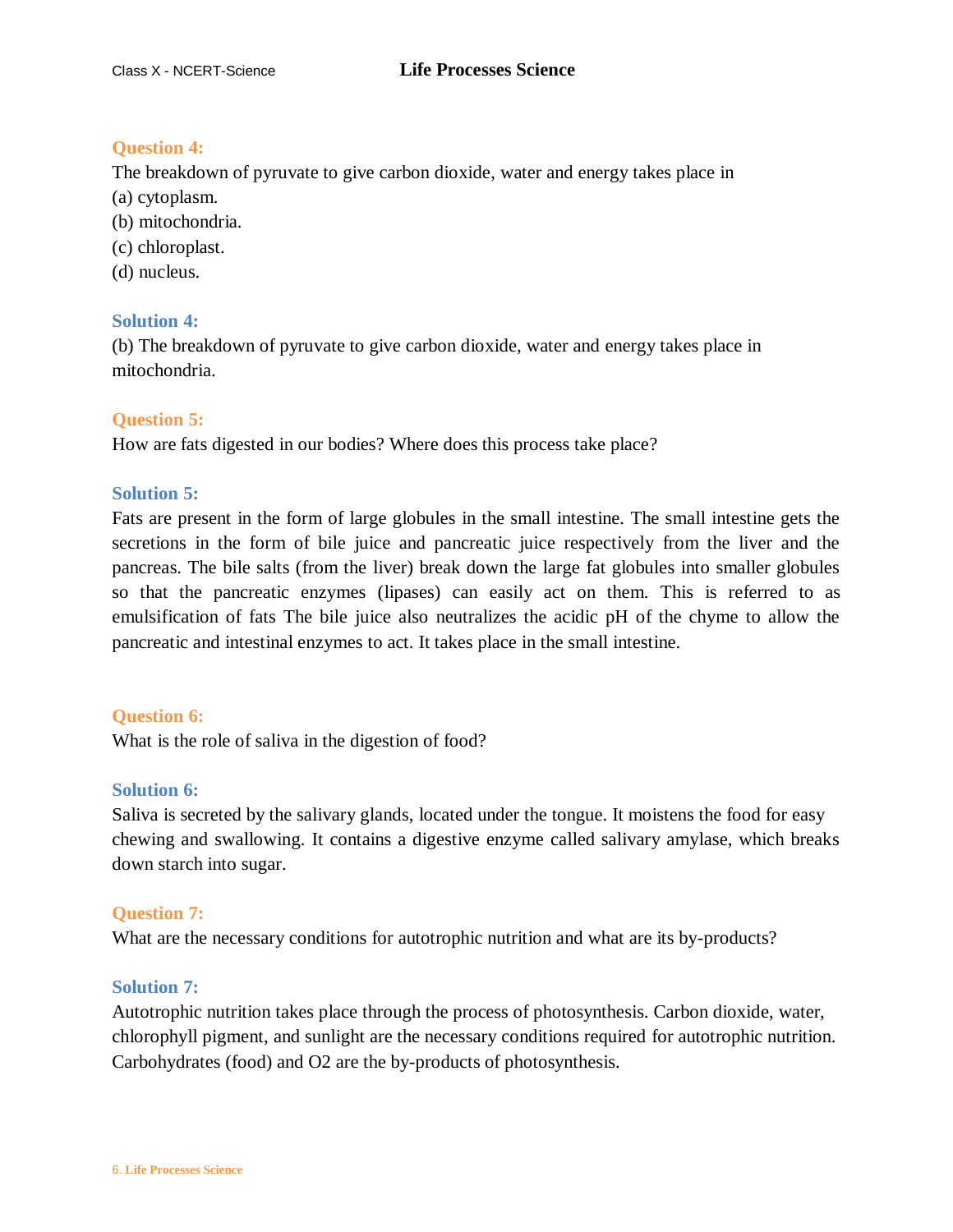$$
6CO_2 + 6H_2O \xrightarrow{\text{Sunlight}} C_6H_{12}O_6 + 6O_2
$$

## **Question 8:**

What are the differences between aerobic and anaerobic respiration? Name some organisms that use the anaerobic mode of respiration.

## **Solution 8:**

| <b>Aerobic respiration</b>                                                                | <b>Anaerobic respiration</b>                                                  |
|-------------------------------------------------------------------------------------------|-------------------------------------------------------------------------------|
| 1. It occurs in the presence of O2                                                        | 1. It occurs in the absence of O2.                                            |
| 2. It involves the exchange of gases between<br>the organism and the outside environment. | 2. Exchange of gases is absent.                                               |
| 3. It occurs in cytoplasm and mitochondria.                                               | 3. It occurs only in cytoplasm.                                               |
| 4. It always releases CO2 and H2O.                                                        | 4. End products vary.                                                         |
| 5. It yields 36 ATPs.<br>6. It results in complete oxidation of glucose                   | 5. It yields only 2 ATPs.<br>6. It results in incomplete oxidation of glucose |

Anaerobic respiration occurs in the roots of some waterlogged plants, some parasitic worms, animal muscles, and some micro-organisms such as yeasts and bacteria.

## **Question 9:**

How are the alveoli designed to maximise the exchange of gases?

## **Solution 9:**

The alveoli are the small balloon-like structures present in the lungs. The walls of the alveoli consist of extensive network of blood vessels. Each lung contains 300−350 million alveoli, making it a total of approximately 700 million in both the lungs. The alveolar surface when spread out covers about 80  $m<sup>2</sup>$  area. This large surface area makes the gaseous exchange more efficient.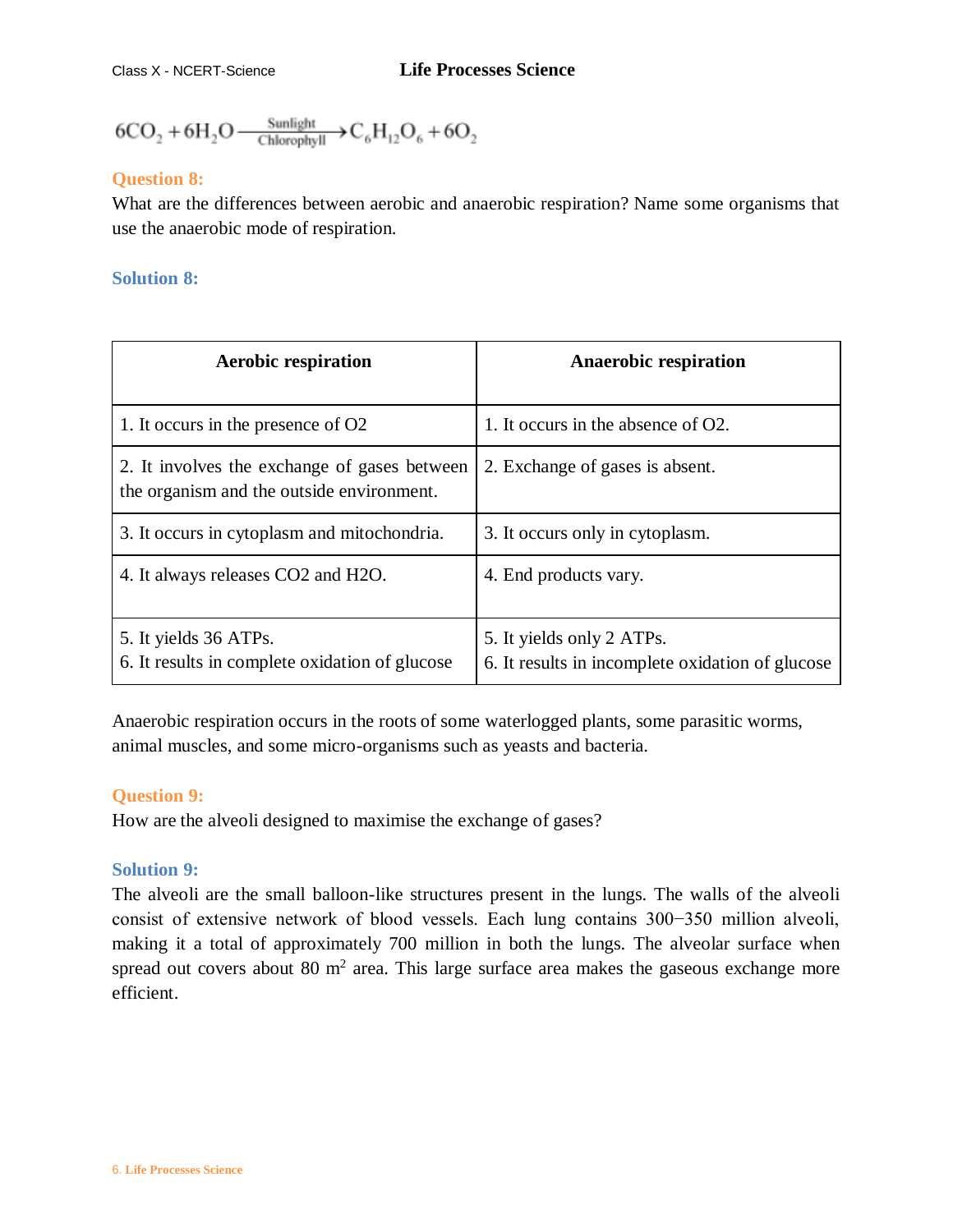

### **Alveoli and capillaries**

Alveoli and capillaries

#### **Question 10:**

What would be the consequences of a deficiency of haemoglobin in our bodies?

### **Solution 10:**

Haemoglobin is the respiratory pigment that transports oxygen to the body cells for cellular respiration. Therefore, deficiency of haemoglobin in blood can affect the oxygen supplying capacity of blood. This can lead to deficiency of oxygen in the body cells. It can also lead to a disease called anaemia.

### **Question 11:**

Describe double circulation in human beings. Why is it necessary?

### **Solution 11:**

Double circulation is the mechanism in which blood is passed through the heart twice in a single cycle of circulation. There are two components in double circulation- pulmonary circulation and systemic circulation.

In pulmonary circulation the blood is circulated between heart and the lungs.

In systemic circulation the blood is circulated between the heart and the rest of the body The human heart is divided into four chambers – the right atrium, the right ventricle, the left atrium, and the left ventricle.

### **Flow of blood in the heart:**

· The heart has superior and inferior vena cava, which carries de-oxygenated blood from the upper and lower regions of the body respectively and supplies this de-oxygenated blood to the right atrium of the heart.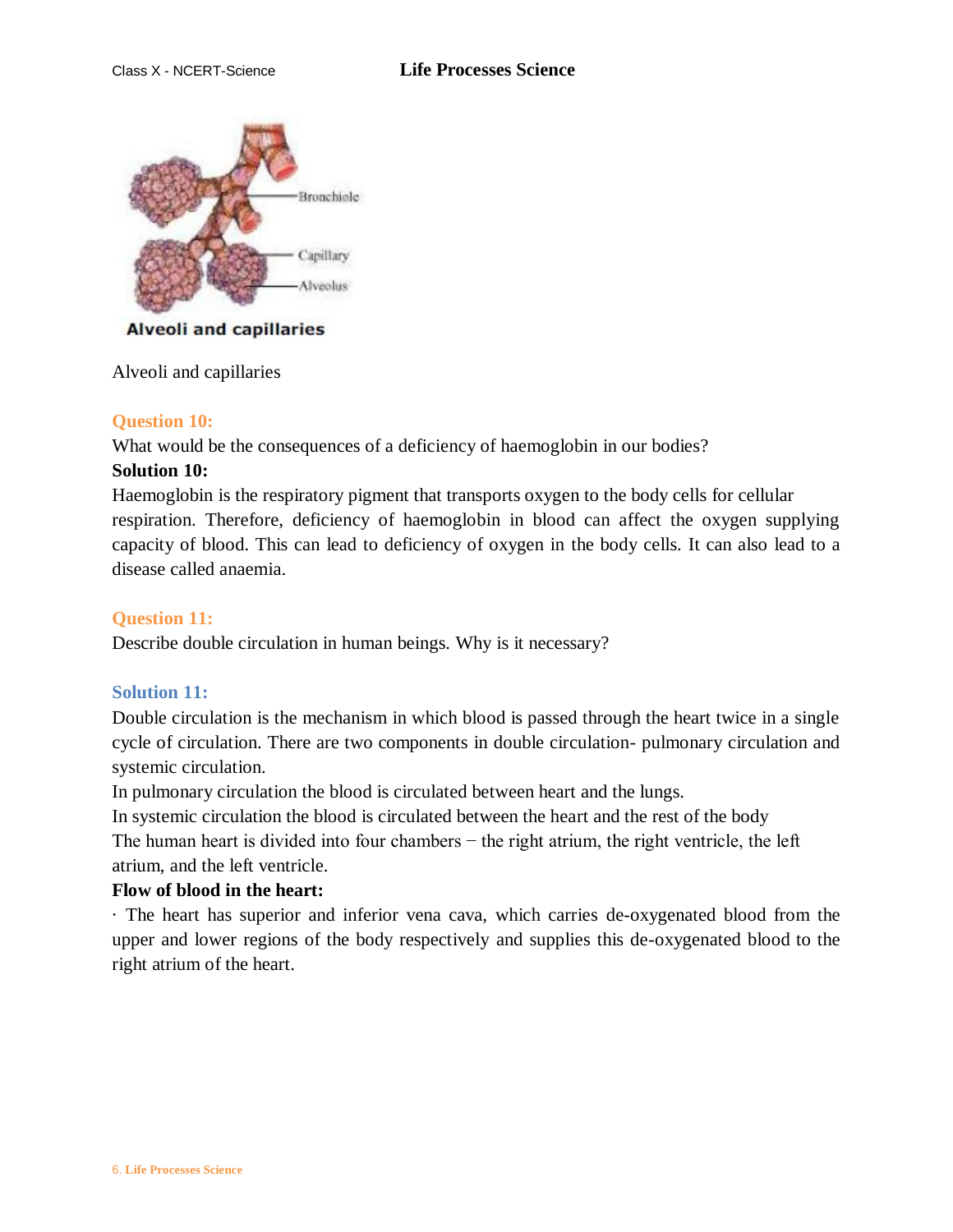

## **Flow of blood in the human heart**

· The right atrium then contracts and passes the de-oxygenated blood to the right ventricle, through an auriculo-ventricular aperture.

· Then the right ventricle contracts and passes the de-oxygenated blood into the two pulmonary arteries, which pumps it to the lungs where the blood becomes oxygenated.

From the lungs, the pulmonary veins transport the oxygenated blood to the left atrium of the heart.

· Then the left atrium contracts and through the auriculo-ventricular aperture, the oxygenated blood enters the left ventricle.

· The blood passes to aorta from the left ventricle. The aorta gives rise to many arteries that distribute the oxygenated blood to all the regions of the body.

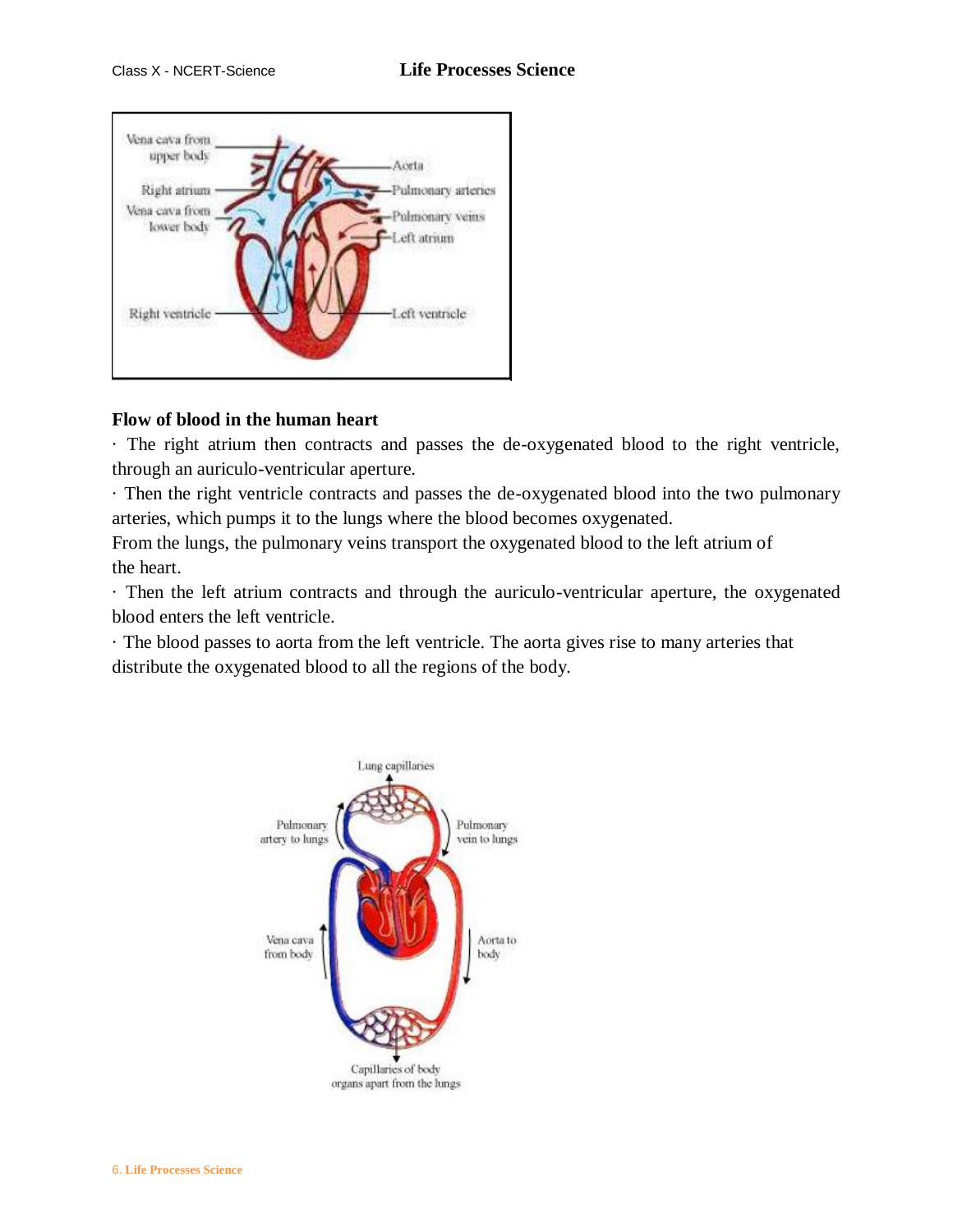Schematic diagram of blood circulation in humans

Therefore, the blood goes twice through the heart. This is known as double circulation.

### **Importance of double circulation:**

The separation of oxygenated and de-oxygenated blood allows a more efficient supply of oxygen to the body cells. This efficient system of oxygen supply is very useful in warm-blooded animals such as human beings.

Warm-blooded animals have to maintain a constant body temperature by cooling themselves when they are in a hotter environment and by warming their bodies when they are in a cooler environment. Hence, they require more O2 for more respiration so that they can produce more energy to maintain their body temperature. Thus, the circulatory system of humans is more efficient because of the double circulatory heart.

### **Question 12:**

What are the differences between the transport of materials in xylem and phloem?

**Solution 12:**

| Transport of materials in xylem                                                                             | Transport of materials in<br>Phloem                                      |
|-------------------------------------------------------------------------------------------------------------|--------------------------------------------------------------------------|
| (i) Xylem tissue helps in the transport of water                                                            | (i) Phloem tissue helps in the                                           |
| and minerals.                                                                                               | transport of food.                                                       |
| (ii) Water is transported only in the upward                                                                | (ii) Food is transported in both upward and                              |
| direction from roots to all other plant parts.                                                              | downward directions.                                                     |
| (iii) Transport in xylem occurs with the help<br>of<br>simple physical forces such as transpiration<br>pull | (iii) Transport of food in phloem<br>requires energy in the form of ATP. |

## **Question 13:**

Compare the functioning of alveoli in the lungs and nephrons in the kidneys with respect to their structure and functioning.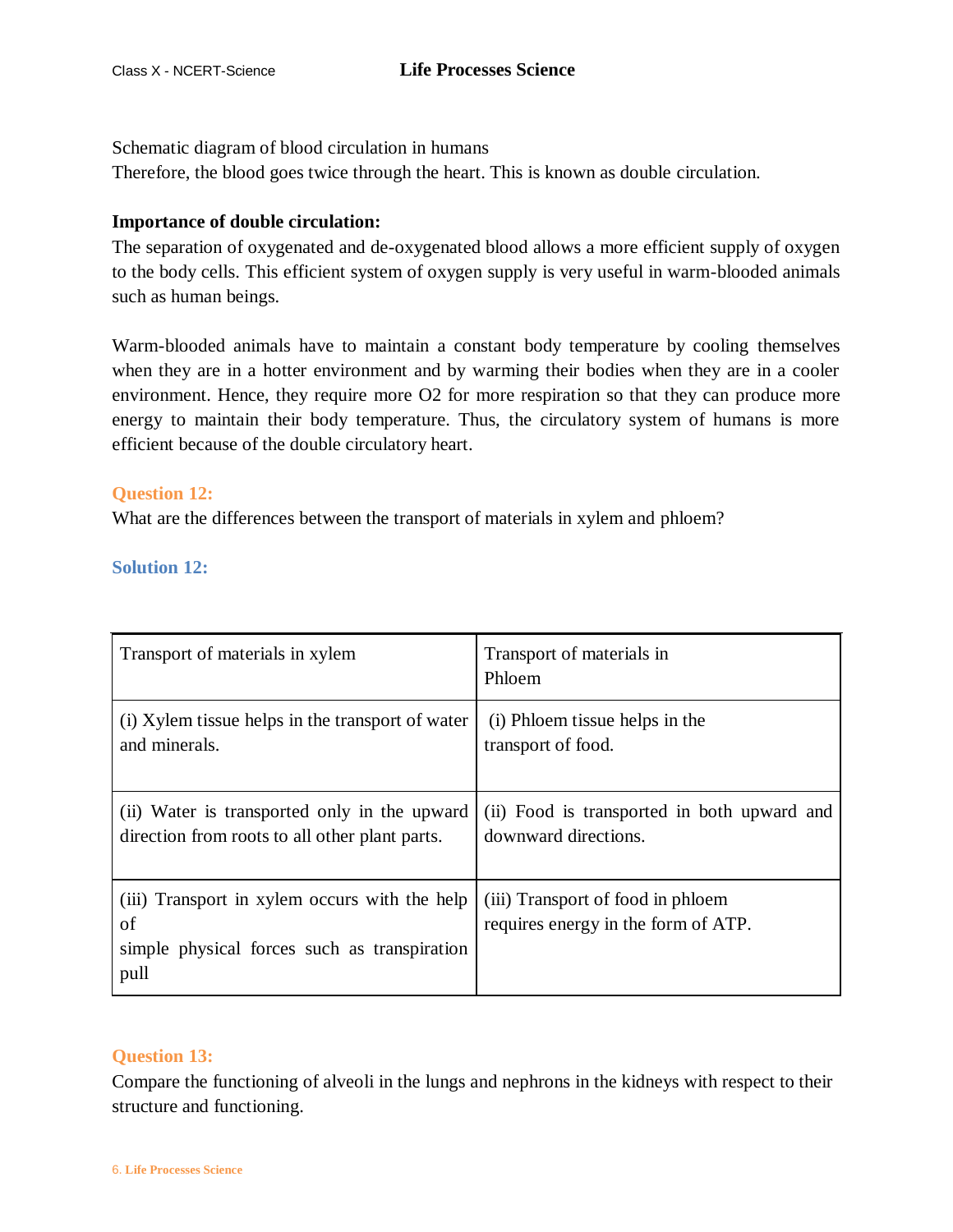# **Solution 13:**

| <b>Alveoli</b>                                                                                                                                                                                                                                                                                                                                                                                                                                                                                 | <b>Nephron</b>                                                                                                                                                                                                                                                                                                                                                                                                                                                                                                                                     |
|------------------------------------------------------------------------------------------------------------------------------------------------------------------------------------------------------------------------------------------------------------------------------------------------------------------------------------------------------------------------------------------------------------------------------------------------------------------------------------------------|----------------------------------------------------------------------------------------------------------------------------------------------------------------------------------------------------------------------------------------------------------------------------------------------------------------------------------------------------------------------------------------------------------------------------------------------------------------------------------------------------------------------------------------------------|
| Structure<br>(i) Alveoli are tiny balloon-like structures<br>present inside the lungs.<br>(ii) The walls of the alveoli are one cell thick<br>and it contains an extensive network of blood<br>capillaries.                                                                                                                                                                                                                                                                                    | Structure<br>(i) Nephrons are tubular structures present<br>inside the kidneys.<br>(ii) Nephrons are made of glomerulus,<br>bowman's capsule, and a long renal tube. It<br>a cluster of thin-walled<br>contains<br>also<br>capillaries.                                                                                                                                                                                                                                                                                                            |
| Bronchrole<br>Capillary<br>Alveolus                                                                                                                                                                                                                                                                                                                                                                                                                                                            | Bowman's capsule:<br>Collecting duct<br>Distal tubule<br>Proximal tubule<br>Loop of heale                                                                                                                                                                                                                                                                                                                                                                                                                                                          |
| Function<br>(i) The exchange of O2 and CO2 takes place<br>between the blood of the capillaries that<br>surround the alveoli and the gases present in<br>the alveoli.<br>There is no selective reabsorption in alveoli<br>Carbon dioxide to be<br>exhaled<br>Oxygen-rich blood<br>Inhaled oxygen<br>which will go<br>back to the<br>heart and enter<br>alveolus<br>the systemic<br>circulation)<br>Deoxygenated blood<br>carrying carbon<br>dioxide<br>Carbon<br>dioxide<br>Oxygen<br>capillary | Function<br>(i) Nephron functions in filtering the blood to<br>remove wastes. In the initial filtration in the<br>nephron all solutes and a lot of water are<br>filtered out. The essential molecules like<br>amino acids, sodium salts, glucose and water<br>are then selectively reabsorbed before the<br>filtrate(urine)<br>final<br>is<br>formed.<br>Afferent arteriole -<br>- Efferent arteriole<br>Glomerulus –<br>Bowman's -<br>Proximal<br>convoluted tubule<br>capsule<br>Distal<br>convoluted tubule<br>Collecting duct<br>Loop of Henle |